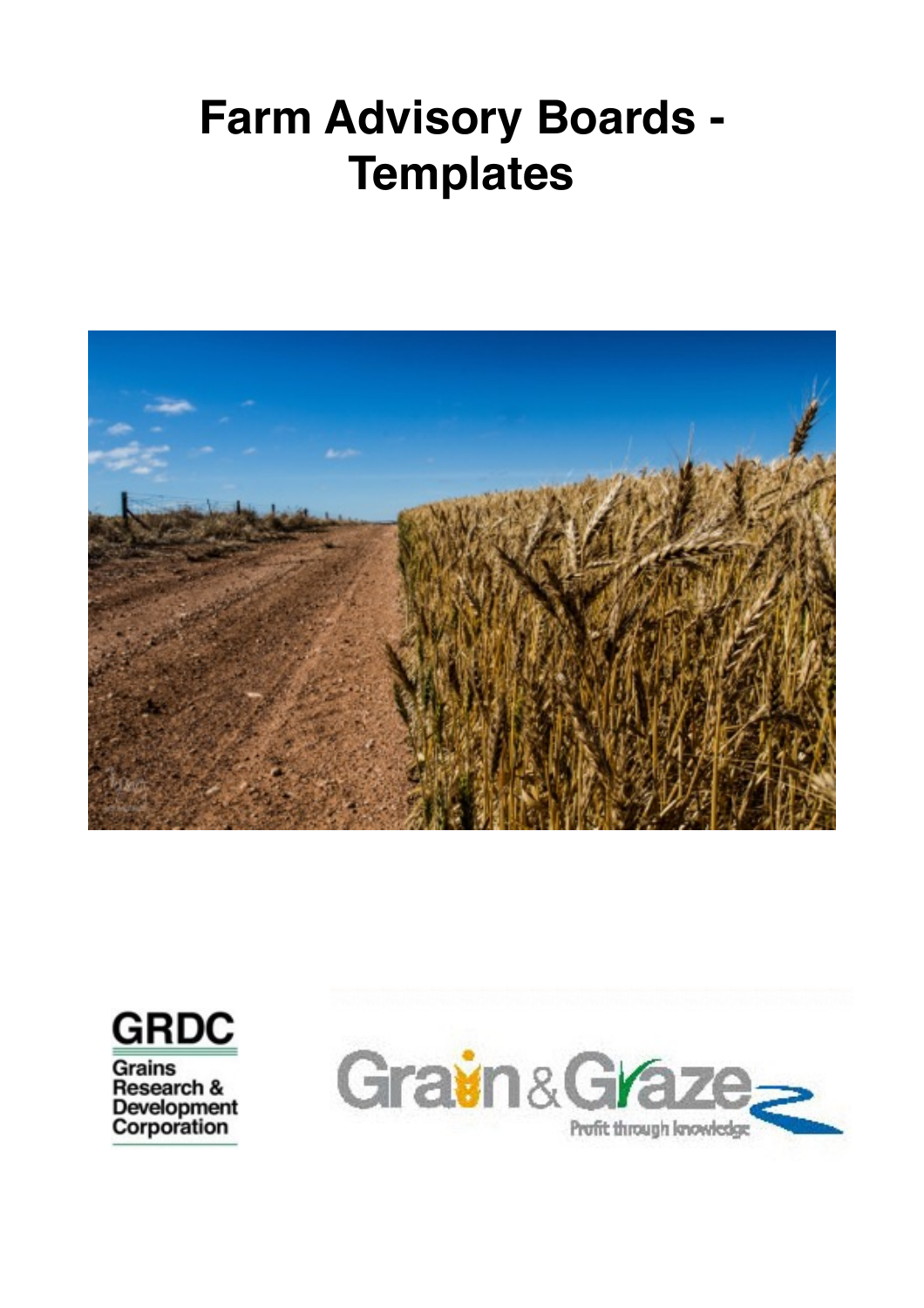This document has been developed as part of the Grain and Graze 3 project funded by GRDC.

GRDC project code: SFS000028

Farm Advisory Boards - Templates is a collation of templates to assist Farmers and Advisers to establish and operate Farm Advisory Boards.

It is not a exhaustive list of documents, it aims to provide a starting point and give documents which can be modified to suit the needs of the business.

The document has been put together by Jeanette Long of Ag Consulting Co Pty Ltd. The author would like to acknowledge Bill Long of Ag Consulting Co and Tony Catt of Catapult Wealth for providing some of the documents.

Some of the templates can be used in-conjunction with "Developing a simple Farm Family Strategic Plan".

#### Disclaimer

The information contained within this report comprises general statements. The reader is advised and needs to be aware that such information may be incomplete or unable to be used for any specific situation. No reliance or actions must therefore be made on that information without prior seeking professional advice. To the extent permitted by law, Ag Consulting Co excludes any liability for negligence, or any loss, including indirect or consequential damages arising from, or in relation to, using this publication and the information or material contained within it.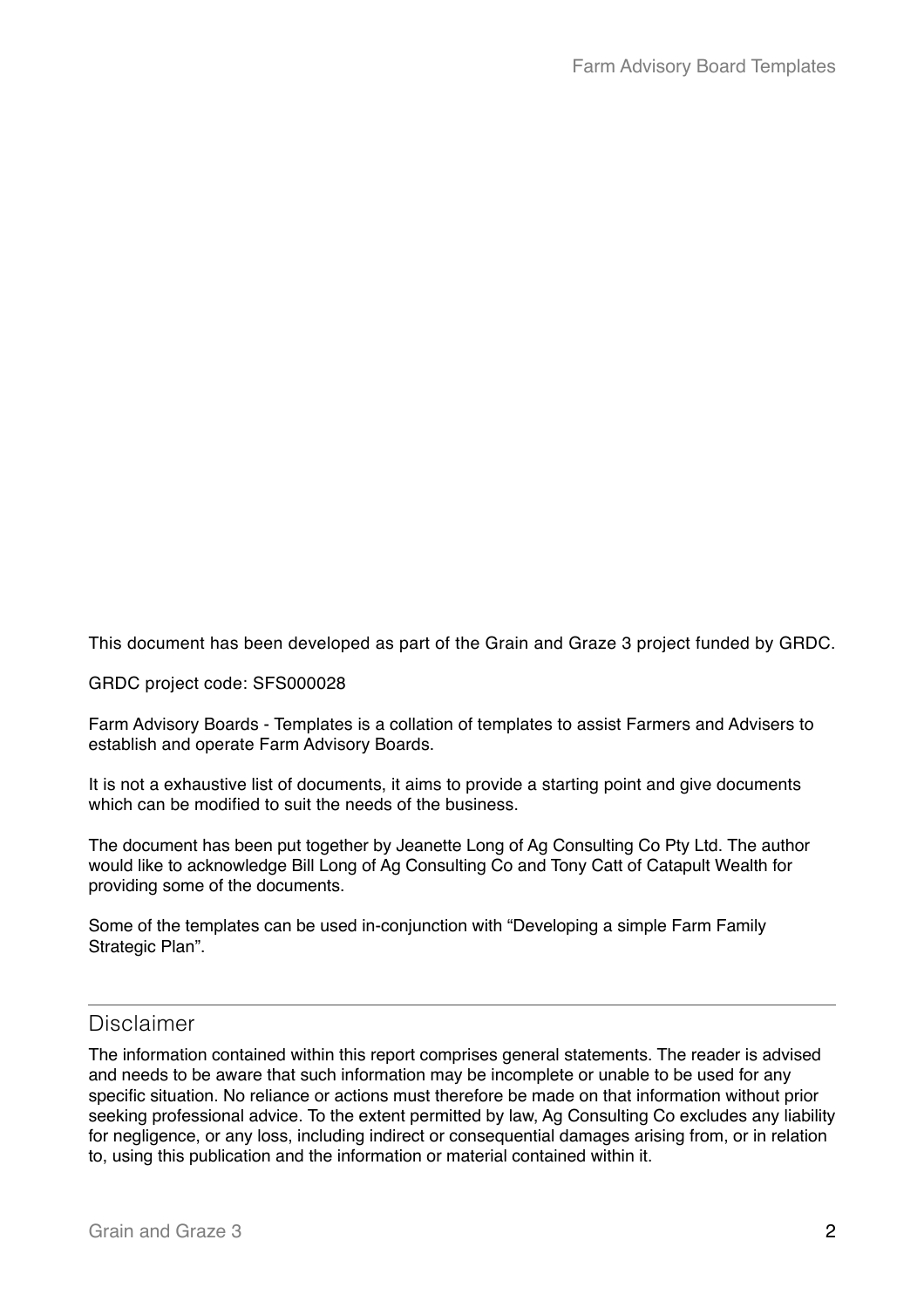# **Contents**

| <b>Farm Advisory Panel/Board Charter</b>             | 4              |
|------------------------------------------------------|----------------|
| Name of the advisory panel/board                     | $\overline{4}$ |
| The role of the panel/advisory board                 | $\overline{4}$ |
| Role of the members                                  | $\overline{4}$ |
| Role of the Chairperson                              | 5              |
| Role of the minute taker                             | 5              |
| Remuneration                                         | 5              |
| Meetings                                             | 5              |
| <b>Family Constitution Template</b>                  | 6              |
| <b>Advisory Panel/ Board Agenda Template</b>         | 10             |
| <b>Current Business situation</b>                    | 11             |
| Asset Ownership:                                     | 12             |
| <b>Current Balance Sheet</b>                         | 13             |
| <b>Business profitability</b>                        | 14             |
| <b>Personal &amp; Business Future Goals template</b> | 15             |
| <b>SWOT Analysis</b>                                 | 17             |
| <b>Business meeting proposal template</b>            | 18             |
| <b>Action plan template</b>                          | 19             |
| 1 Page Action Plan                                   | 20             |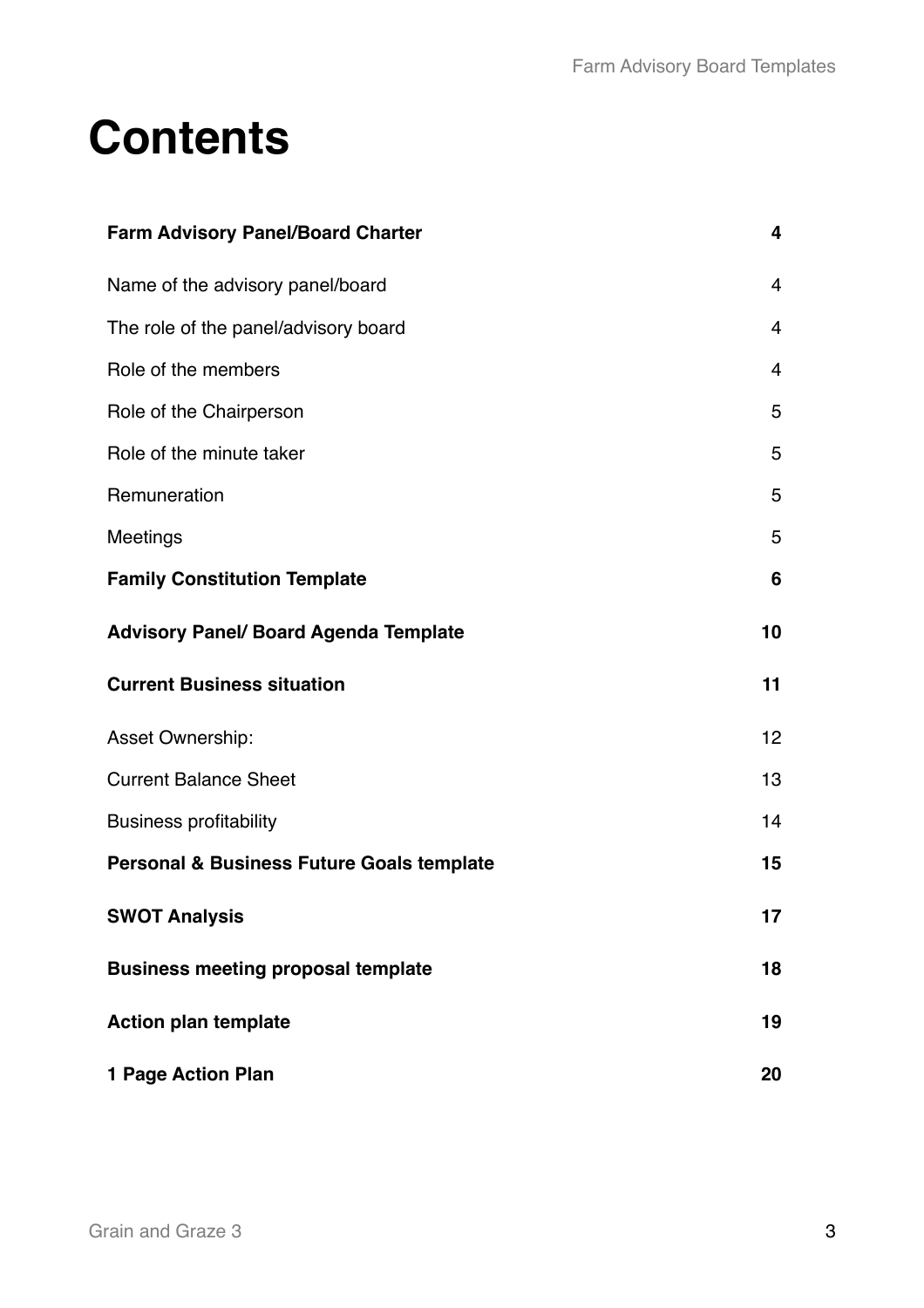### **Farm Advisory Panel/Board Charter Name of the advisory panel/board**

The advisory board will be called XXXXX and will serve the entity of XXXXX

#### The role of the panel/advisory board

The advisory board will consist of (No) of people from within the business and (no) external to the business. One of these will assume the position of chairperson and one as minute taker.

Additional people may be appointed by an ordinary resolution made by the business. In the situation of a vacancy the board will appoint a replacement.

The length of tenure for positions will be...

The advisory board will have a mix of the following skills

- Accounting
- • Finance
- **Business**
- Agricultural industry

#### **Role of the members**

- Act for the benefit of the business
- Undertake their duties in good faith and honesty
- Act with skill, care and diligence
- Declare conflicts of interest and not allow any conflicts to impact the business
- Undertake diligent analysis of all proposals
- Provide expertise and skill generously
- Treat confidential information as the property of the business

Members shall

- Act in a business like manner
- Address issues in a confident, firm and friendly manner
- Use judgment, common sense and tact
- Minimize chatter and irrelevant remarks
- Ensure all are given opportunity to put forward views
- Be sensitive to interpreting requests from the chairman

A fundamental role is to monitor performance and compliance. The panel/ board is responsible for monitoring both financial and non-financial key performance indicators. Which includes *(may wish to add your own)* 

- Cash reserves
- Balance sheet
- **Profitability**
- Staff
- Productivity
- Work Health and Safety
- Adoption of new technology
- **Environmental measures**
- Industry benchmarking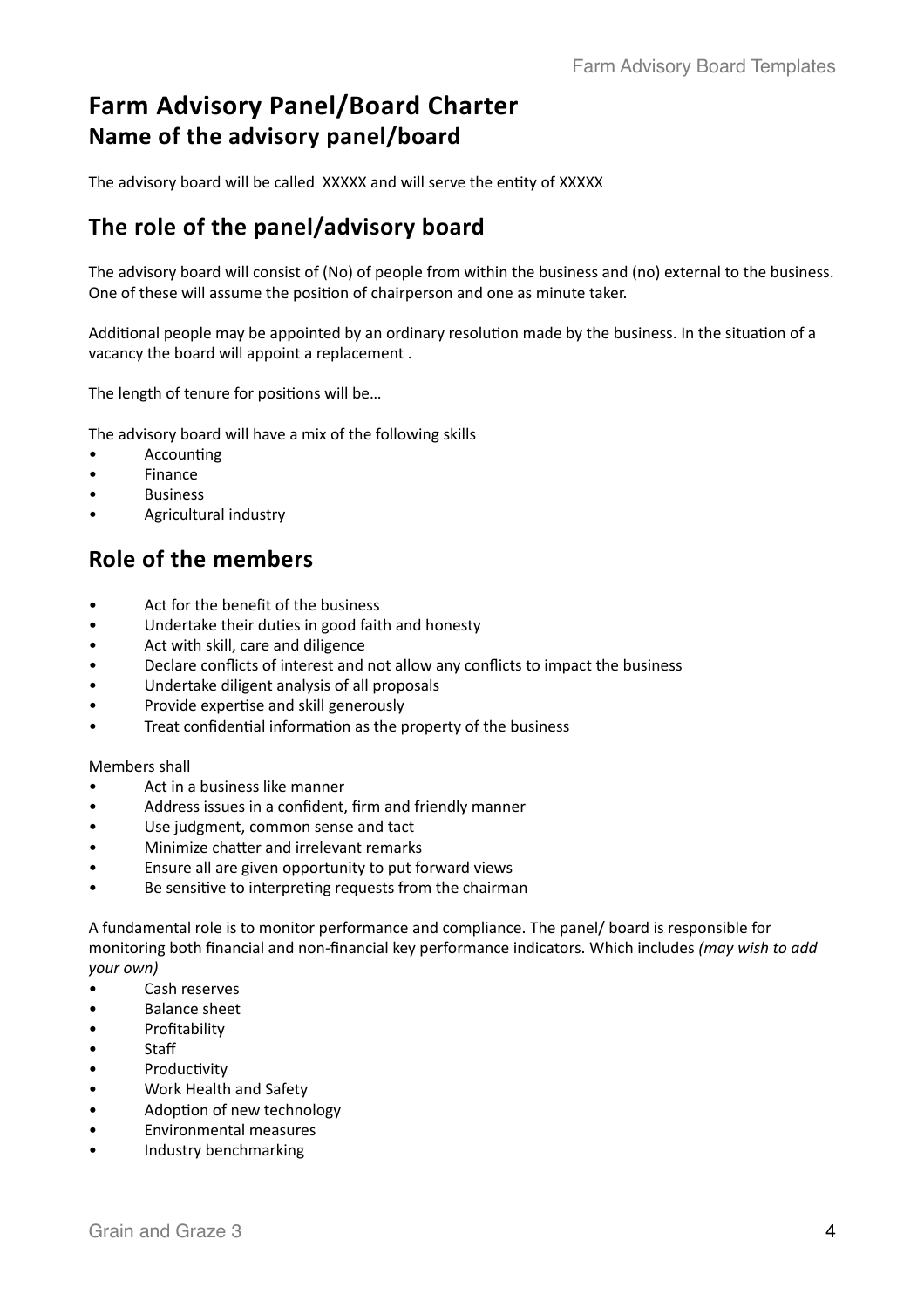#### **Role of the Chairperson**

The chairperson is normally independent from the business and is selected on the basis of their skills, expertise, personal attributes and record as a leader. The position will be reviewed ...... (time frame)

The chairperson has the responsibility of chairing each meeting ensuring desirable conduct while using effective governance.

#### **Role of the minute taker**

The minute taker will normally be a business member who is selected on the basis of the person ability and skills. Their role is to record the outcomes, actions and key discussions accurately. Ensure agenda and relevant papers are prepared and distributed to all at least 7 days prior to the meeting. The position will be reviewed...

#### **Remuneration**

Independent members will be paid..... to

- Participate in meetings
- Provide XXX support between meetings

#### **Meetings**

The meetings allow

- Sharing of information
- Decision making at a strategic level

The advisory panel/board will meet X times per year. It is expected to be in June, September and February. A yearly timetable will be developed.

Meetings will be held .....

The agenda and other items for the meeting will be provided to all 7 days prior to the meeting.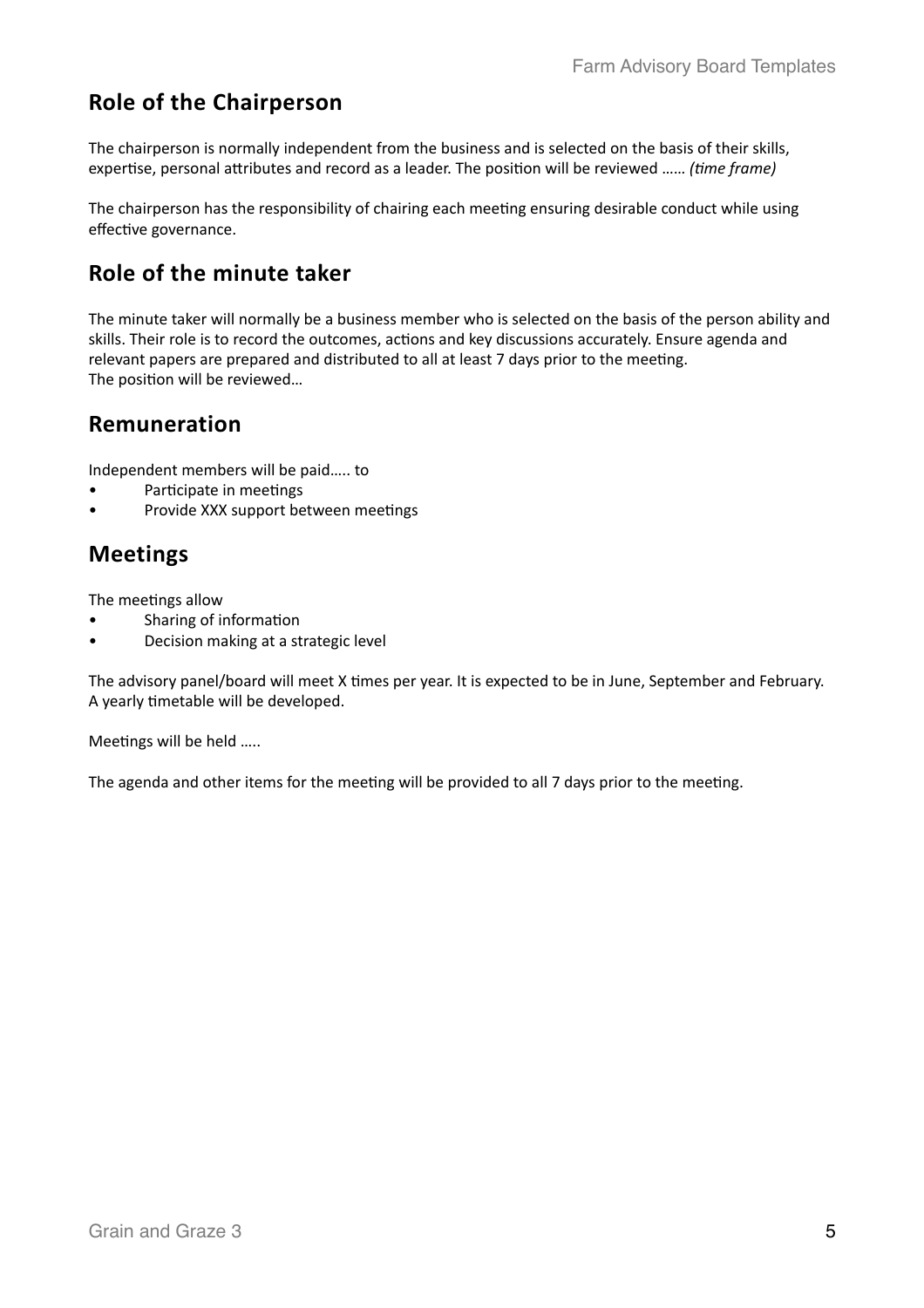| <b>TOPIC</b>                               | <b>INTERPRETATION</b>                                                                                                                                                                                                                                                                                                                                                                                                                      | <b>TASKS TO BE DONE</b>                                                                                                                                                      |
|--------------------------------------------|--------------------------------------------------------------------------------------------------------------------------------------------------------------------------------------------------------------------------------------------------------------------------------------------------------------------------------------------------------------------------------------------------------------------------------------------|------------------------------------------------------------------------------------------------------------------------------------------------------------------------------|
| Definition of Family                       | Who do you define as family? Only bloodline or<br>include brother(s) and sister(s) and their children.<br>In terms of this constitution, family is defined as<br>blood family and everybody closely associated with<br>blood family (e.g. children of bloodline parents).<br>Non-bloodline family members will be appointed on<br>merit and only on an employee/employer<br>relationship.                                                  | ٠<br>Define your<br>family                                                                                                                                                   |
| <b>Advisory Board</b>                      | Who is a member on the Advisory board? The<br>Advisory board should have a person from outside<br>your industry on the board that you trust regarding<br>his/her business acumen.                                                                                                                                                                                                                                                          | Put down the<br>names of your<br>advisory board<br>and what your<br>business expects<br>of everyone.<br>Include a person<br>outside of your<br>business                      |
| Shareholding within the<br>business        | Who may have shares and who may have access to<br>shares in the business?                                                                                                                                                                                                                                                                                                                                                                  | ٠<br>Define<br>shareholding<br>within the<br>business<br>$\bullet$<br>Define whether<br>employees may<br>also have access<br>to shares (maybe<br>through<br>employees trust) |
| Management<br>philosophy and<br>objectives | Our major priority will be to balance family and<br>business interests. Our company management will<br>combine the highest ethical and business standards.<br>By following this philosophy, we believe the<br>business will continue to grow moderately and to<br>diversify from a strong basis in this sector.<br>Therefore, all decisions will be taken based on<br>factual analysis and advice from outsiders<br>(minimising emotions). | Strategic plan for<br>business $-$ e.g.<br>December<br>Formalise all<br>٠<br>visions $-$ e.g.<br>September                                                                   |

## **Family Constitution Template**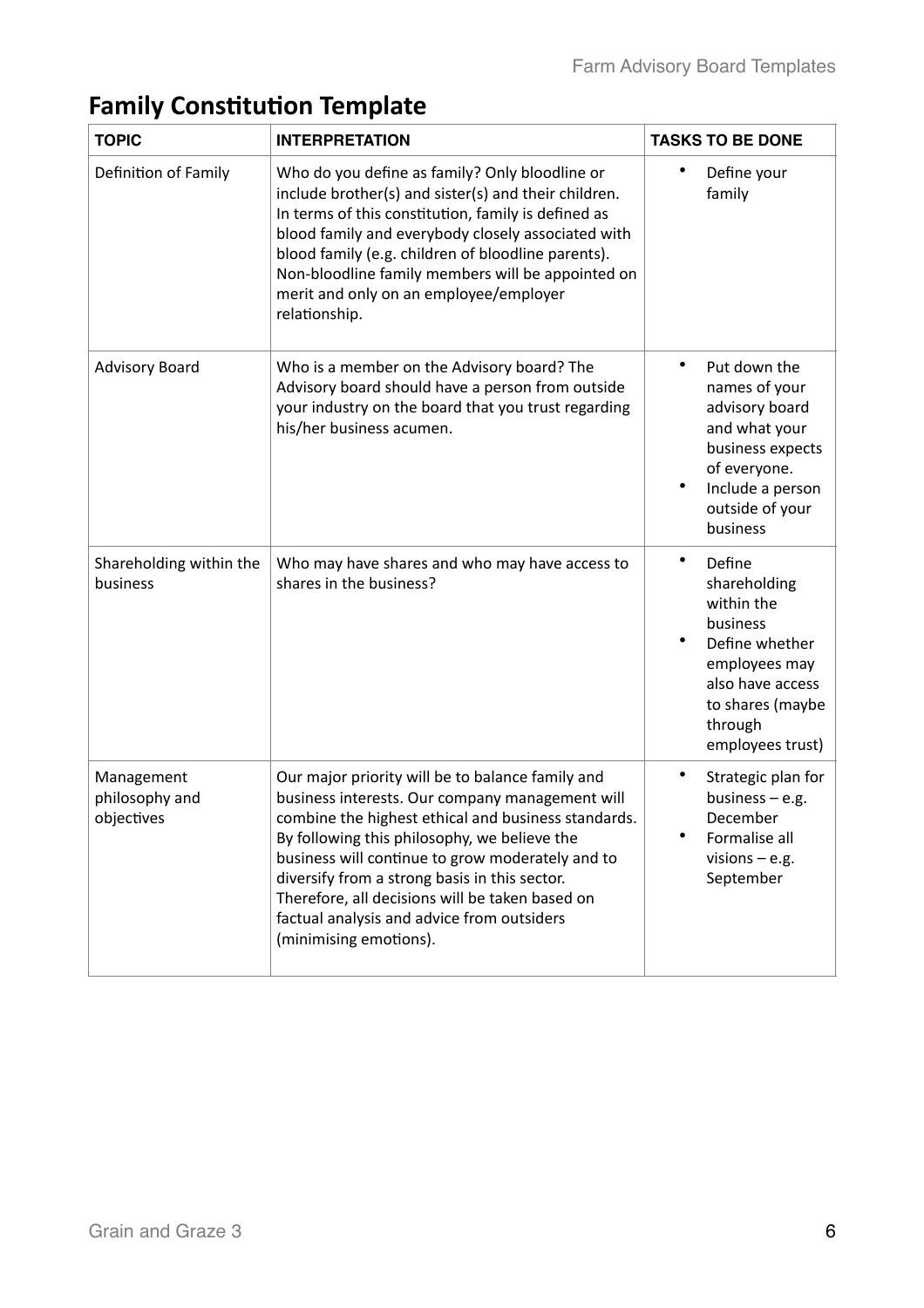| <b>TOPIC</b>                              | <b>INTERPRETATION</b>                                                                                                                                                                                                                                                                                                                                                                                                                                                                                                                                                                                                                               | <b>TASKS TO BE DONE</b>                                                                                                                                                                                                                                                                                                                                                                                                                                                                                                    |
|-------------------------------------------|-----------------------------------------------------------------------------------------------------------------------------------------------------------------------------------------------------------------------------------------------------------------------------------------------------------------------------------------------------------------------------------------------------------------------------------------------------------------------------------------------------------------------------------------------------------------------------------------------------------------------------------------------------|----------------------------------------------------------------------------------------------------------------------------------------------------------------------------------------------------------------------------------------------------------------------------------------------------------------------------------------------------------------------------------------------------------------------------------------------------------------------------------------------------------------------------|
| Jobs for family and their<br>remuneration | Entry into the business will be an opportunity, not<br>birthright.<br>Family members will be employed in positions for<br>which they have the appropriate qualifications and<br>experience. If their performance consistently fails to<br>meet expectations, they will be requested to leave.<br>All appointments and retrenchments will be<br>managed by a majority decision of the Advisory<br>Board. Family members employed in the business<br>will be remunerated according to market related<br>structures. Incentives will be provided where<br>expectations are exceeded. (State incentive e.g.<br>exceeds expectations with at least 10%). | $\bullet$<br>Profile family<br>members/<br>decision makers<br>(Myers Briggs) by<br>date (e.g.<br>December)<br>$\bullet$<br>Performance<br>contracts must<br>be in place for<br>everyone -<br>including family<br>members<br>$\bullet$<br>Salary scales-<br>finalise by e.g.<br>September<br>$\bullet$<br>Training needs<br>and programmes<br>- e.g. September<br>Job descriptions<br>- e.g. October<br>Emotional<br>intelligence $-$ e.g.<br>September<br>Personnel<br>policies for family<br>members $-$ e.g.<br>November |
| Leadership                                | The next Executive Chairman will be selected on the<br>basis of professional competence, as well as the<br>following considerations: a proven track record;<br>leadership qualities; the ability to command respect<br>amongst employees and family members; a vision<br>for the company's future.<br>Any additional chief operating officers of strategic<br>business units would not necessarily be family<br>members.<br>The Advisory Committee will appoint the Executive<br>Chairman as well as other CEOs.                                                                                                                                    | $\bullet$<br>Structures to be<br>put into place -<br>e.g. December                                                                                                                                                                                                                                                                                                                                                                                                                                                         |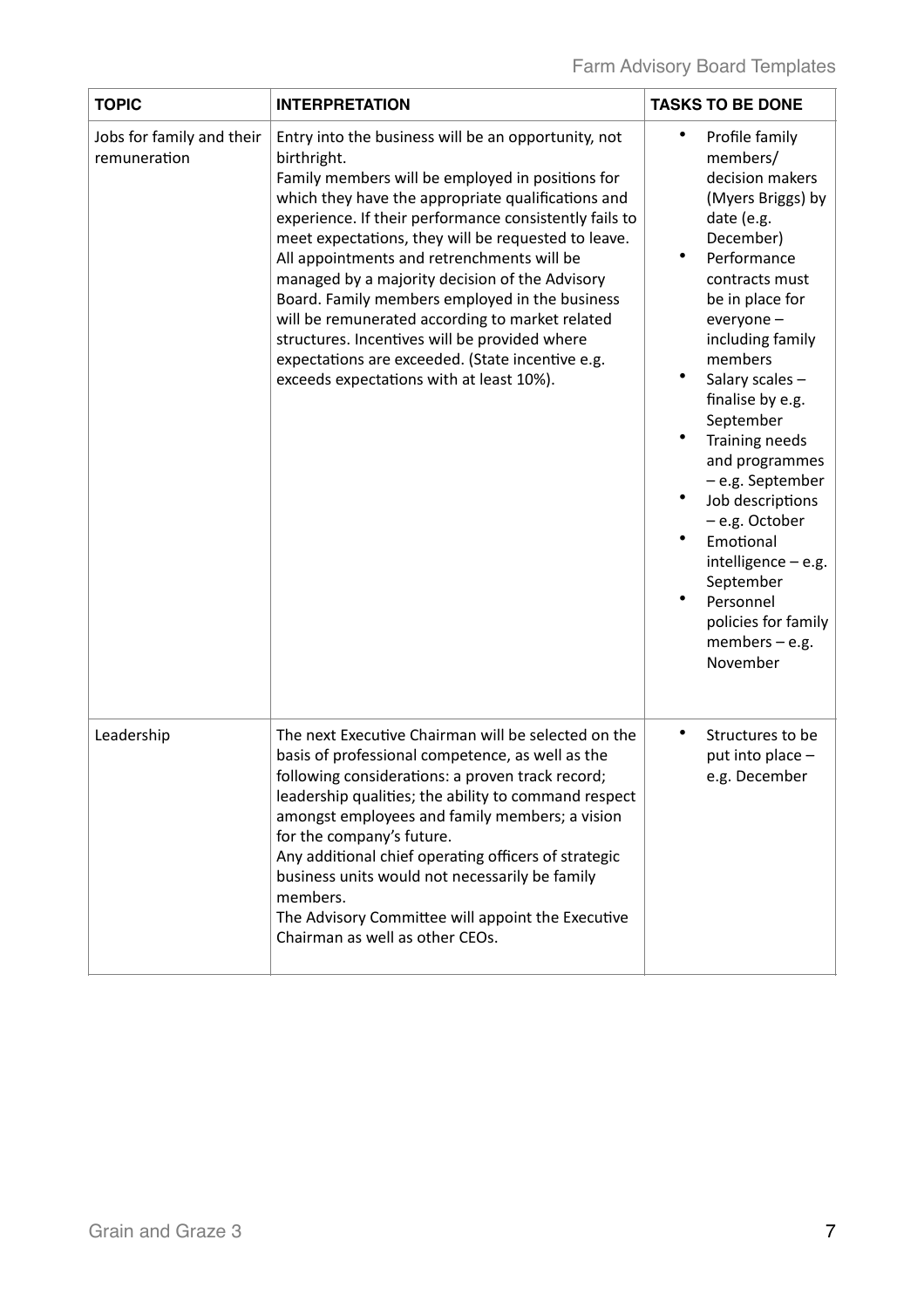| <b>TOPIC</b>          | <b>INTERPRETATION</b>                                                                                                                                                                                                                                                                                                                                                                                                                                                                                                                                                                                                                                                                                                                                                                                                                                                                                                                                                         | <b>TASKS TO BE DONE</b>                                                                                                                                                                                                                                                           |
|-----------------------|-------------------------------------------------------------------------------------------------------------------------------------------------------------------------------------------------------------------------------------------------------------------------------------------------------------------------------------------------------------------------------------------------------------------------------------------------------------------------------------------------------------------------------------------------------------------------------------------------------------------------------------------------------------------------------------------------------------------------------------------------------------------------------------------------------------------------------------------------------------------------------------------------------------------------------------------------------------------------------|-----------------------------------------------------------------------------------------------------------------------------------------------------------------------------------------------------------------------------------------------------------------------------------|
| Communication         | We acknowledge the importance of open<br>communication and will respect the opinions of<br>other family members, even if we do not agree with<br>them. In the event of disagreement, we commit to<br>constructive resolution within the shortest possible<br>time that places the best interest of the company<br>and the family over our own preferences.<br>The following formal meetings will be held to<br>facilitate open communication:<br>Advisory Board meetings twice a year in<br>March and September. These meetings will<br>focus on strategic issues.<br>Operational meetings once every week on<br>Thursdays at<br>09:00 - These meetings will focus on<br>operational activities.<br>$\bullet$<br>Family council meetings once every two<br>years during a full family gathering. These<br>meetings will focus on family matters<br>affecting the whole family.<br>All meetings will be formal meetings where<br>decisions are taken on a 75% consensus basis. | ٠<br>Advisory board<br>meetings - first<br>week in<br>December<br>٠<br>Operational<br>$meetings -$<br>weekly<br>$\bullet$<br>Family council<br>$meeting-$<br>December                                                                                                             |
| <b>Advisory Board</b> | In order to provide objectivity, expertise,<br>experience and guidance, non-family directors will<br>be appointed on the board and will be remunerated<br>according to a fair system for their involvement. All<br>family board members will be required to hold a<br>management position in the company and must be<br>at least 25 years of age. Outside professionals<br>regularly retained to provide services to the<br>company should not be board members. Bloodline<br>family members not on the board will be permitted<br>to ask questions or make suggestions for board<br>action to the board, and the board will endeavor<br>the respond to such requests promptly.<br>The board will take responsibility for the strategic<br>management of the company and resolve any<br>conflict amongst the family on business issues. The<br>board's decision will be final and binding on all.                                                                             | $\bullet$<br>Identify people,<br>test whether<br>interested, get<br>$CV's - end of$<br>October<br>٠<br>Meetings: March<br>and September<br>Obtain<br>remuneration<br>rate for non-<br>family directors<br>Director's<br>٠<br>training at first<br>directors meeting<br>- December |
| Employees: Non-family | We are committed to the continuance of an<br>environment that values the contribution of non-<br>family employees, treats them with respect, and<br>provides them with appropriate rewards and<br>benefits.                                                                                                                                                                                                                                                                                                                                                                                                                                                                                                                                                                                                                                                                                                                                                                   | $SETA -$<br>Learnership<br>training -<br>October                                                                                                                                                                                                                                  |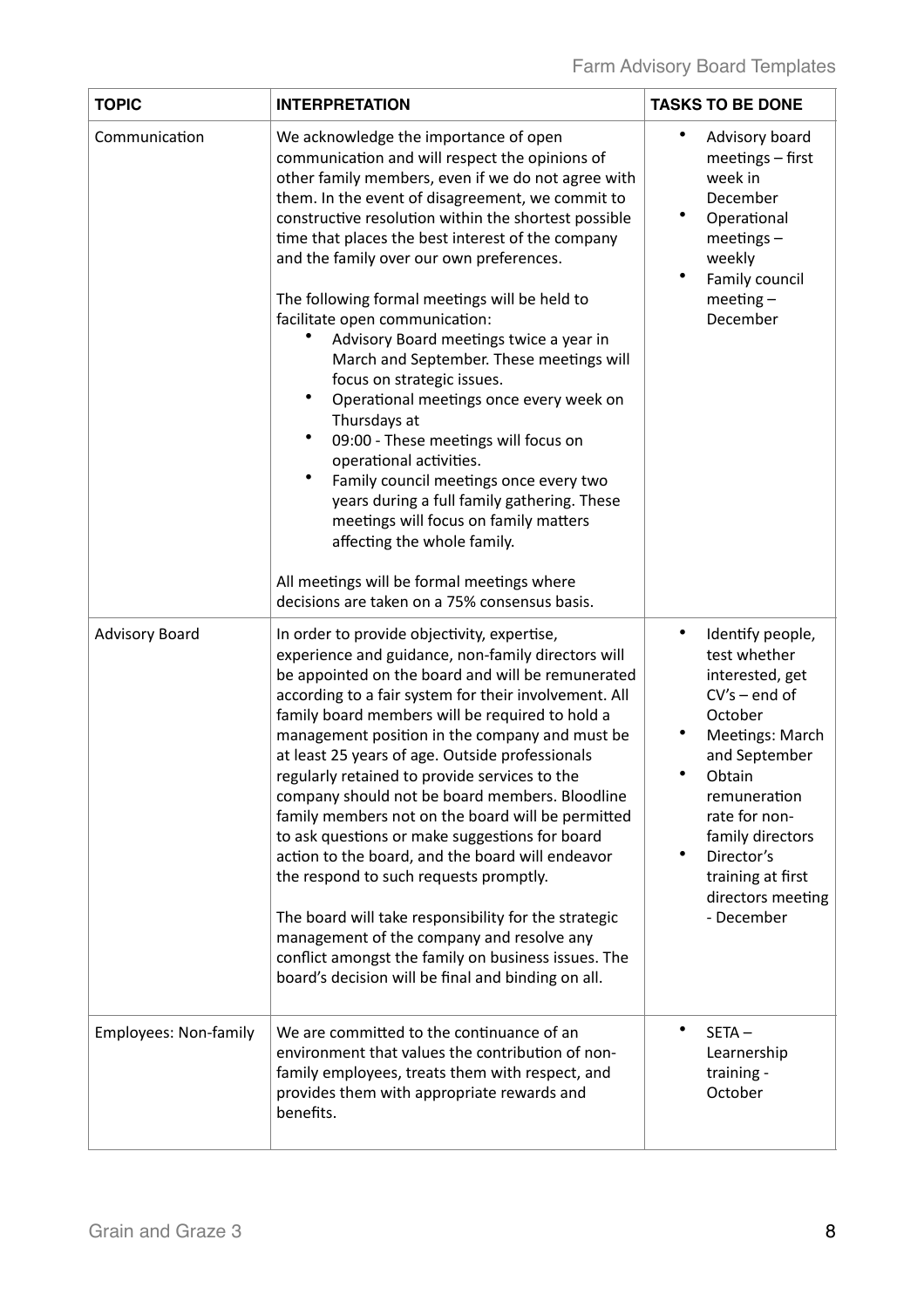| <b>TOPIC</b>            | <b>INTERPRETATION</b>                                                                                                                                                                                                                                                                                                                                     | <b>TASKS TO BE DONE</b>                  |
|-------------------------|-----------------------------------------------------------------------------------------------------------------------------------------------------------------------------------------------------------------------------------------------------------------------------------------------------------------------------------------------------------|------------------------------------------|
| Changes to constitution | The Advisory Board will formally review the family<br>constitution every year. Any family member older<br>than 25 years of age may recommend changes by<br>submitting it in writing to the Advisory Board. While<br>we acknowledge that this document is not legally<br>binding, we will support the constitution and<br>encourage our children to do so. | Signing of<br>constitution -<br>December |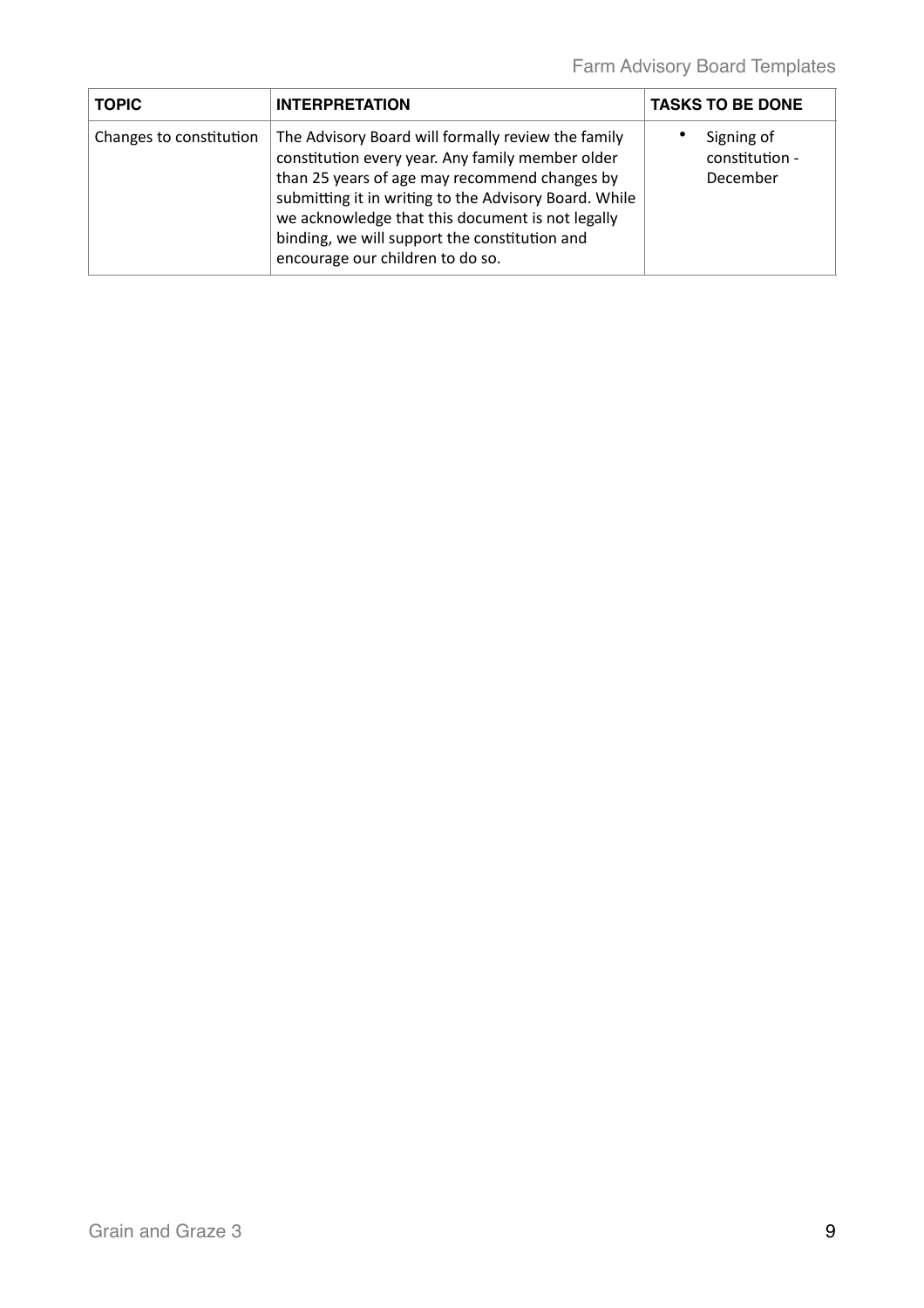### **Advisory Panel/ Board Agenda Template**

- 1. Minutes of previous meeting
- 2. Matters arising from the minutes
- 3. Report on Action plans
- 4. Major correspondence
- 5. General business (as required)
	- a. Farm business and seasonal update
	- b. Strategic plan
	- c. Budget update/review
	- d. Financial planning
	- e. Marketing plan  $-$  grain / livestock
	- f. WHS
	- g. Management/ operational issues
	- h. Superannuation / investments
	- i. Succession/transition
- 6. Date and time of next meeting
- 7. Close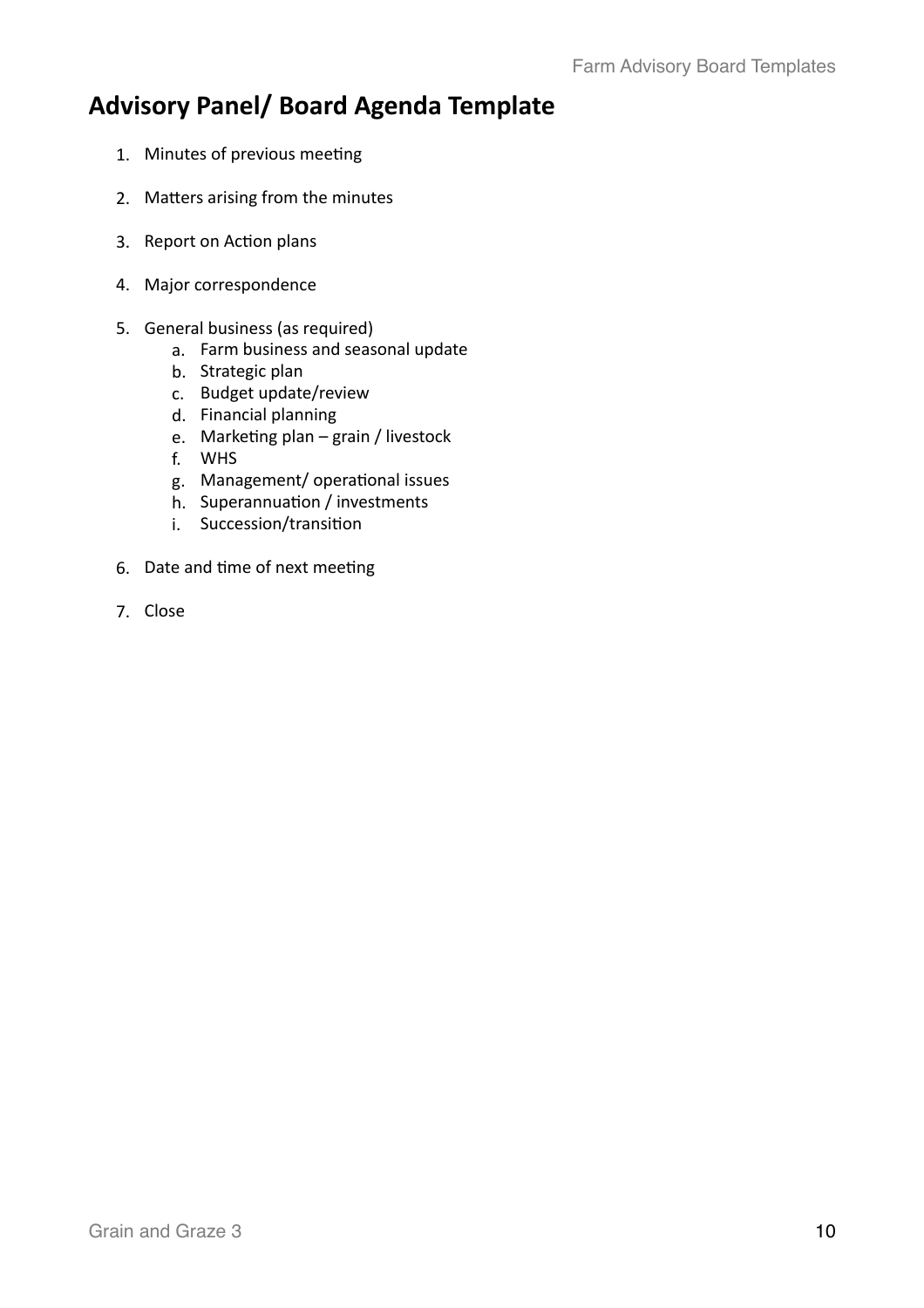## **Current Business situation**

Date 

**Business Trading Name:** 

**Business Entity Structure: (eg Partnership, Company, Trust):** 

Names of family members involved in the above structure: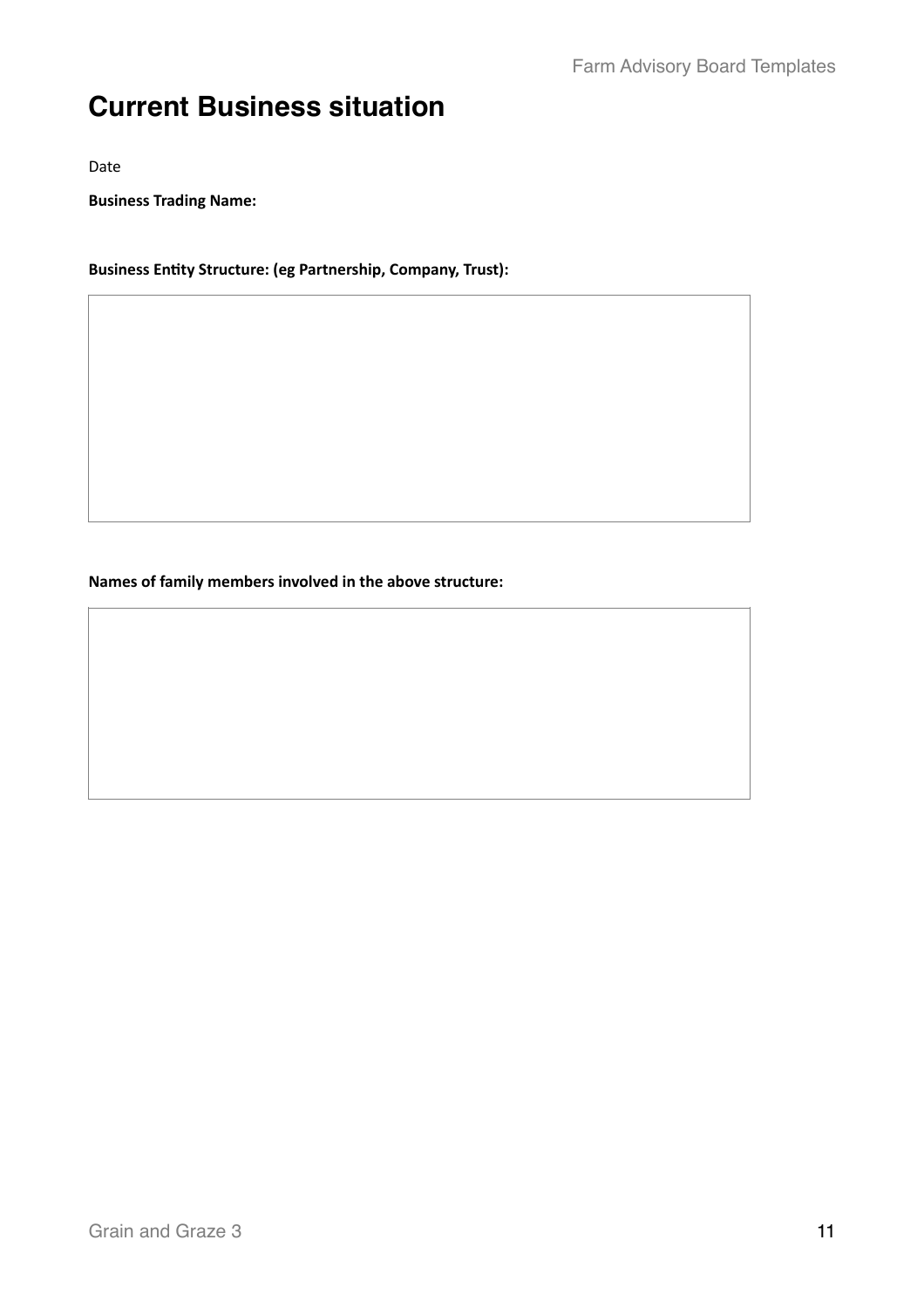### **Asset Ownership:**

| <b>Property Name</b><br><b>Or Hundreds and</b><br><b>Section Nos</b> | Name of and ownership<br>type | Owned, leased<br>or share-<br>farmed? | <b>Current</b><br>market value | <b>Current debt</b> |
|----------------------------------------------------------------------|-------------------------------|---------------------------------------|--------------------------------|---------------------|
| Eg Block 1                                                           | John Smith<br>Sole Owner      | Owned                                 | \$500000                       | \$300000            |
|                                                                      |                               |                                       |                                |                     |
|                                                                      |                               |                                       |                                |                     |
|                                                                      |                               |                                       |                                |                     |

#### List any other farm assets held in the above structure

#### **Off farm assets**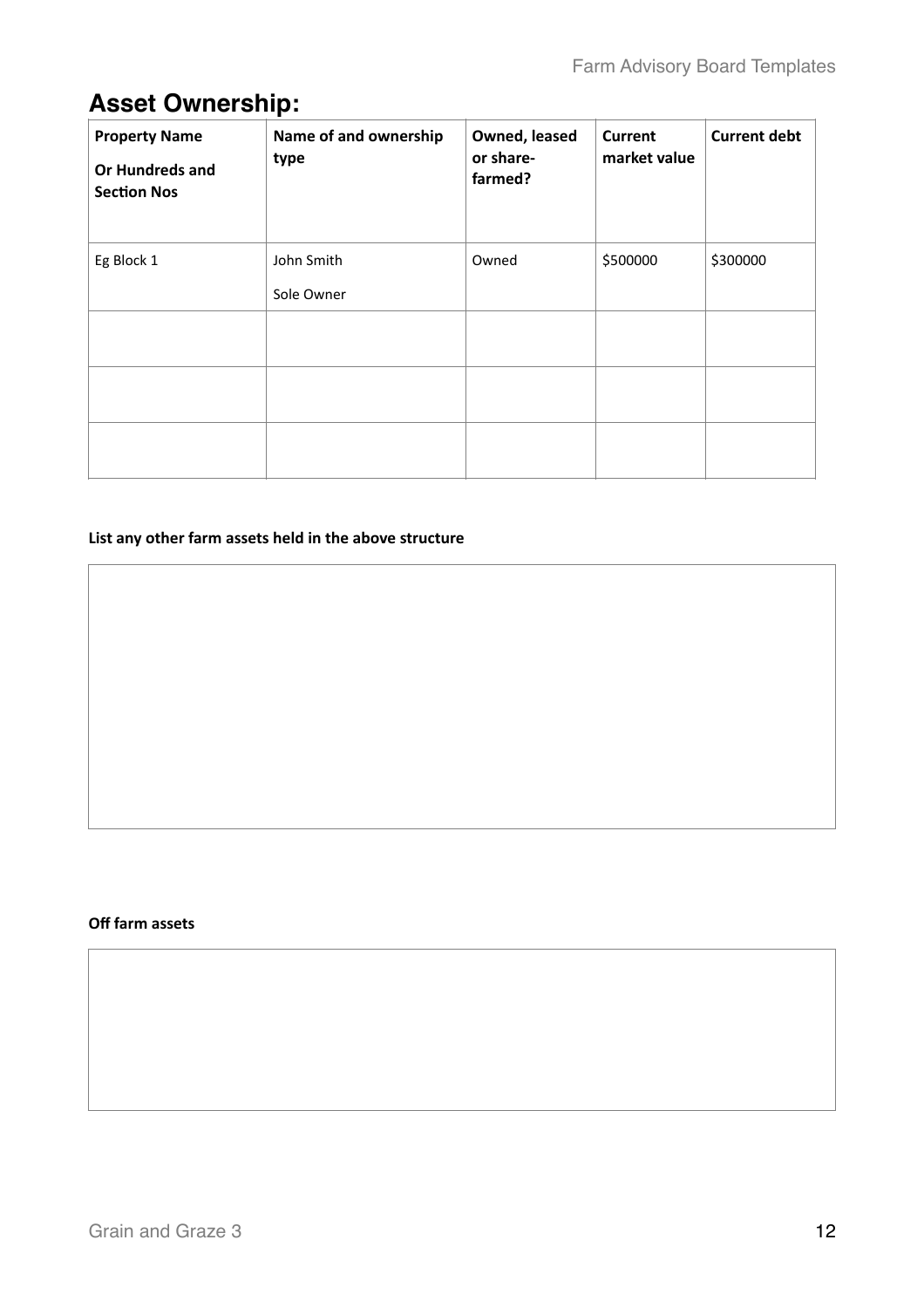### **Current Balance Sheet**

Date:

| <b>Assets</b>                         |    |
|---------------------------------------|----|
| <b>Land value</b>                     |    |
| <b>Machinery value</b>                |    |
| <b>Stock value</b>                    |    |
| Hay and grain                         |    |
| On hand                               |    |
| <b>Outstanding payments</b>           |    |
| Off farm assets                       |    |
| Eg shares, real estate                |    |
| Cash on hand                          |    |
| Other                                 |    |
| <b>Total Assets</b>                   | \$ |
|                                       |    |
| <b>Liabilities</b>                    |    |
| <b>Land loans</b>                     |    |
| <b>Machinery loans</b>                |    |
| <b>Overdraft</b>                      |    |
| <b>Outstanding creditors</b>          |    |
| <b>Other</b>                          |    |
| <b>Total Liabilities</b>              | \$ |
|                                       |    |
| <b>Net worth</b>                      | \$ |
| (Total Assets - Total<br>Liabilities) |    |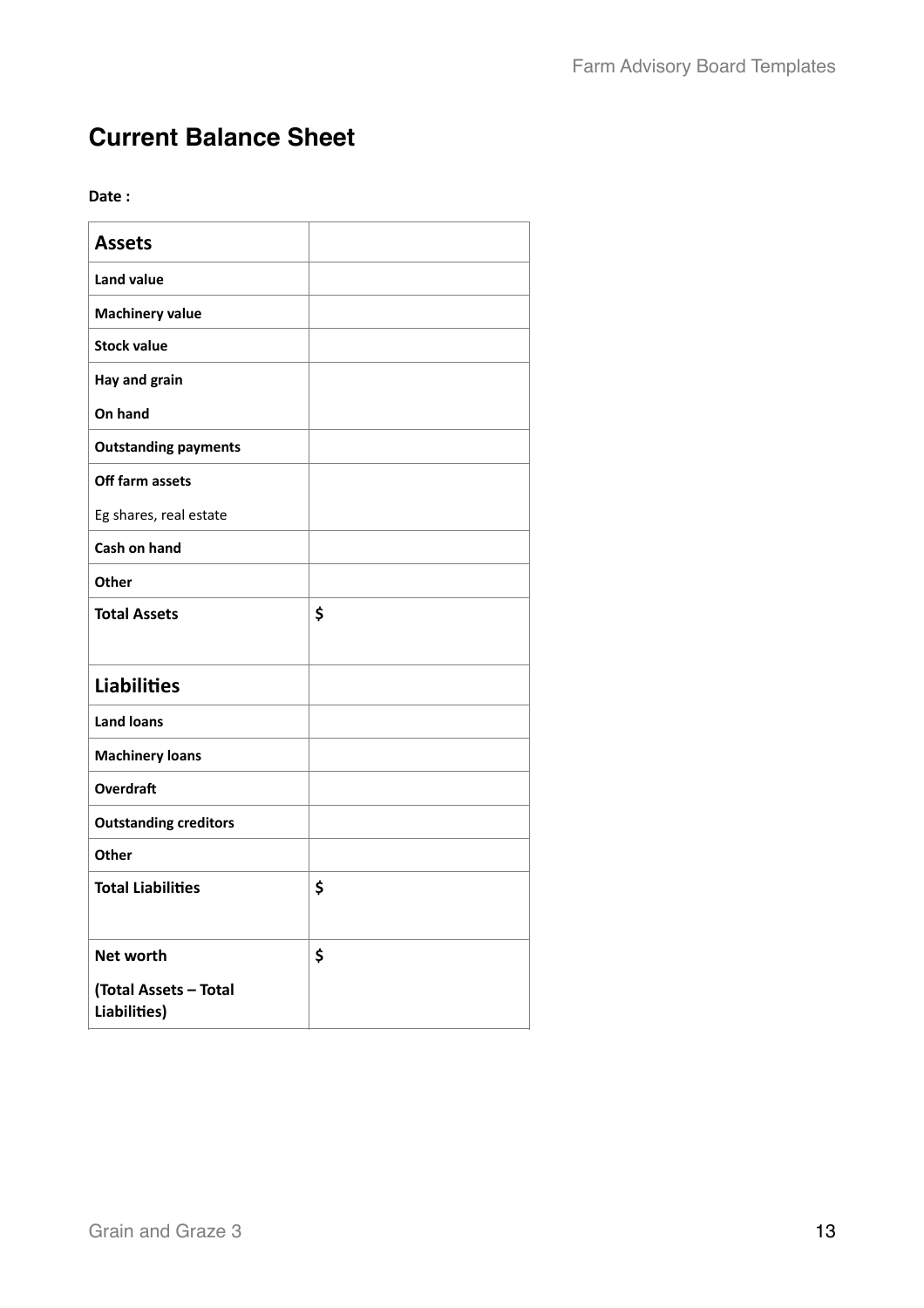## **Business profitability**

|                      | Year 1 | Year 2 | Year 3 | Year 4 | Year 5 |
|----------------------|--------|--------|--------|--------|--------|
| <b>Total income</b>  |        |        |        |        |        |
| Variable<br>expenses |        |        |        |        |        |
| <b>Overheads</b>     |        |        |        |        |        |
| <b>Drawings</b>      |        |        |        |        |        |
| <b>EBIT</b>          |        |        |        |        |        |
| <b>Interest</b>      |        |        |        |        |        |
| <b>Taxation</b>      |        |        |        |        |        |
| <b>Cash surplus</b>  |        |        |        |        |        |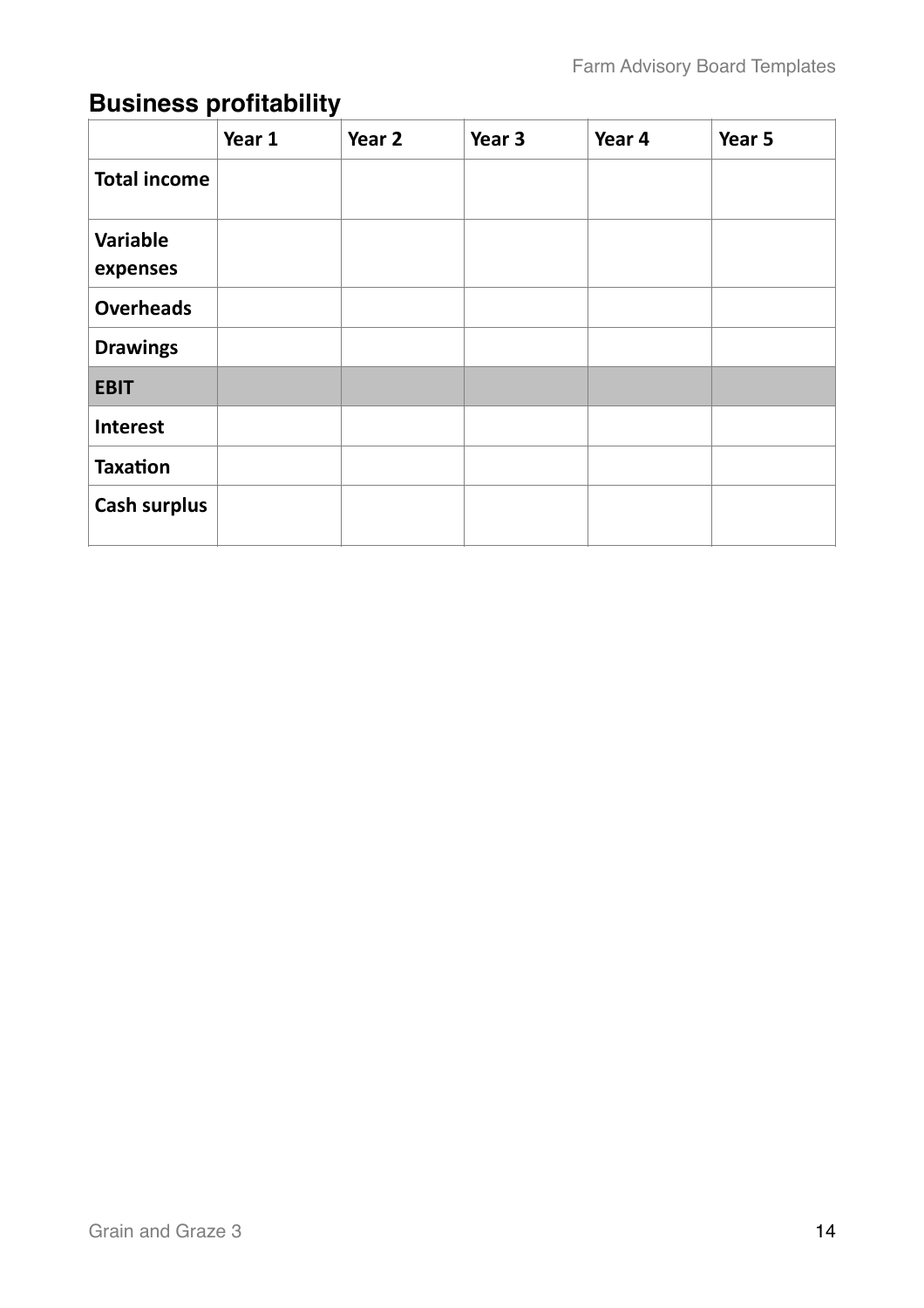### **Personal & Business Future Goals template**

**Name:** 

Where would you like the business in be ....

#### **In 1-5 years**

**In the longer term 5-20 year** 

**At a personal level** 

What would you like to do outside of the business? Ie your personal goals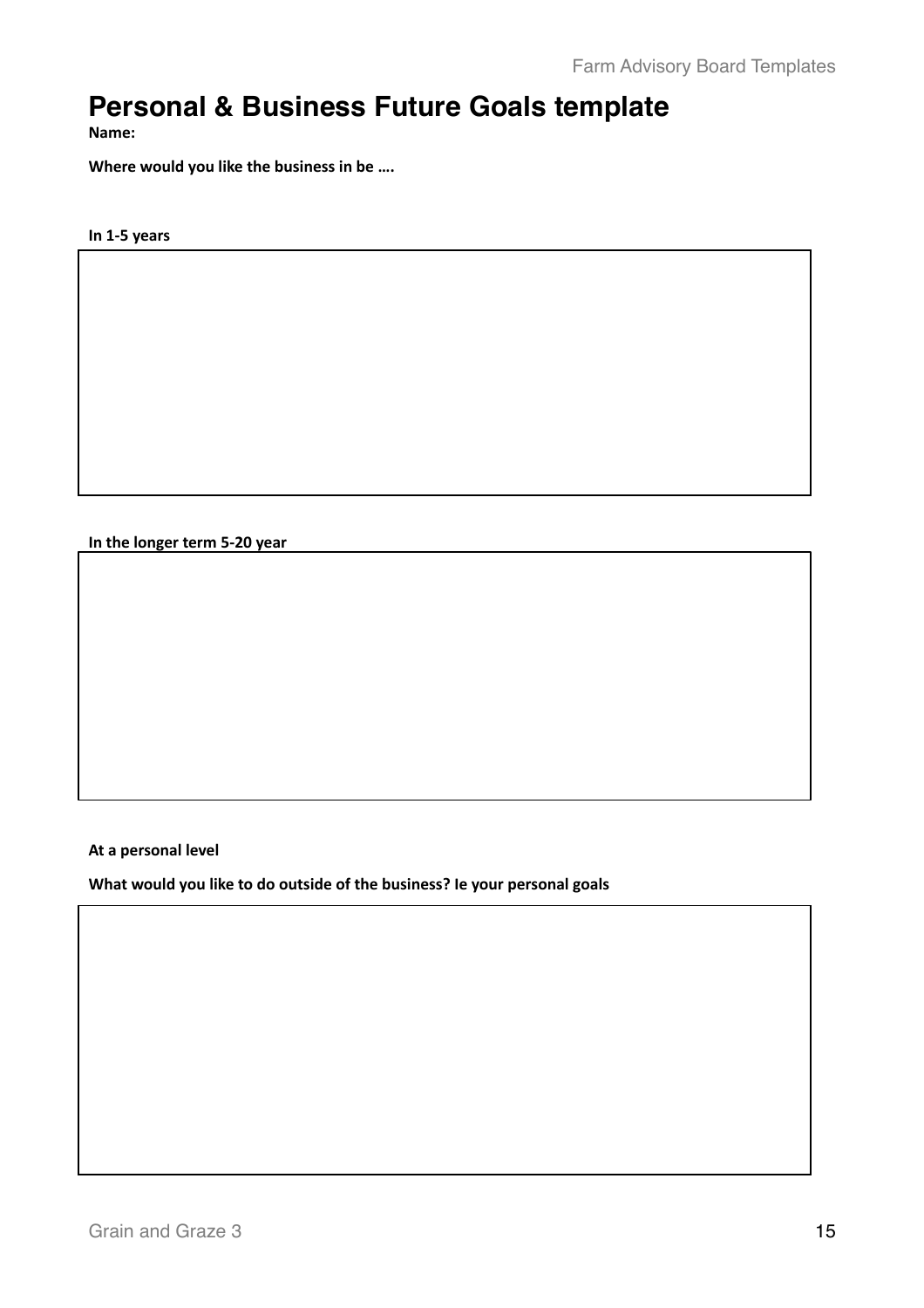What are your personal aims for your role in the business in the next

1-5 years

 $5 - 20$  years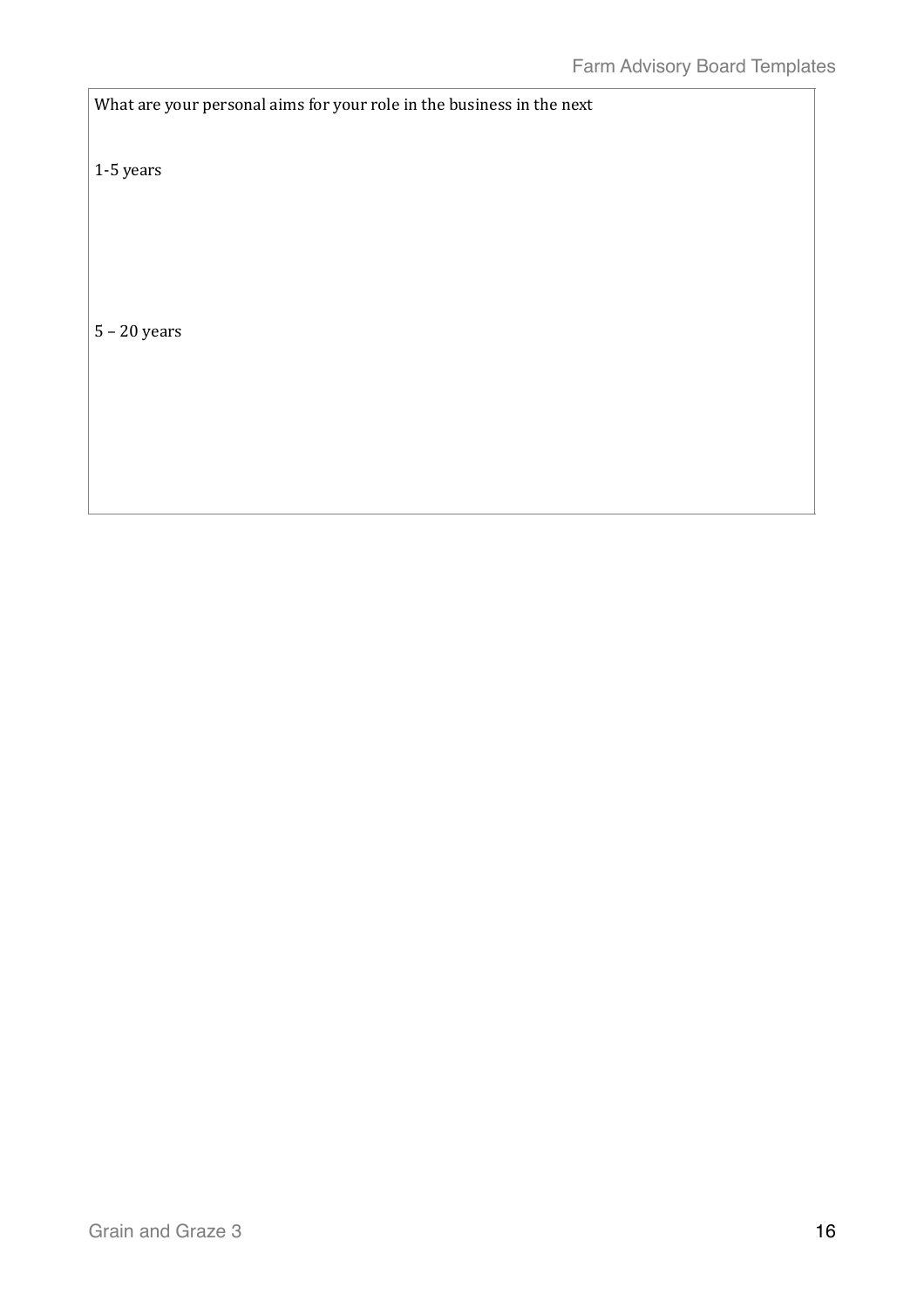# **SWOT Analysis**

| <b>Strengths</b>                              | <b>Weaknesses</b>                     |
|-----------------------------------------------|---------------------------------------|
| (internal to the business ie regular business | (internal to the business ie distance |
| meetings)                                     | between properties)                   |
| <b>Opportunities</b>                          | <b>Threats</b>                        |
| (external to the business ie market           | (external to the business ie possible |
| opportunities in a livestock breed)           | closure of a useful market)           |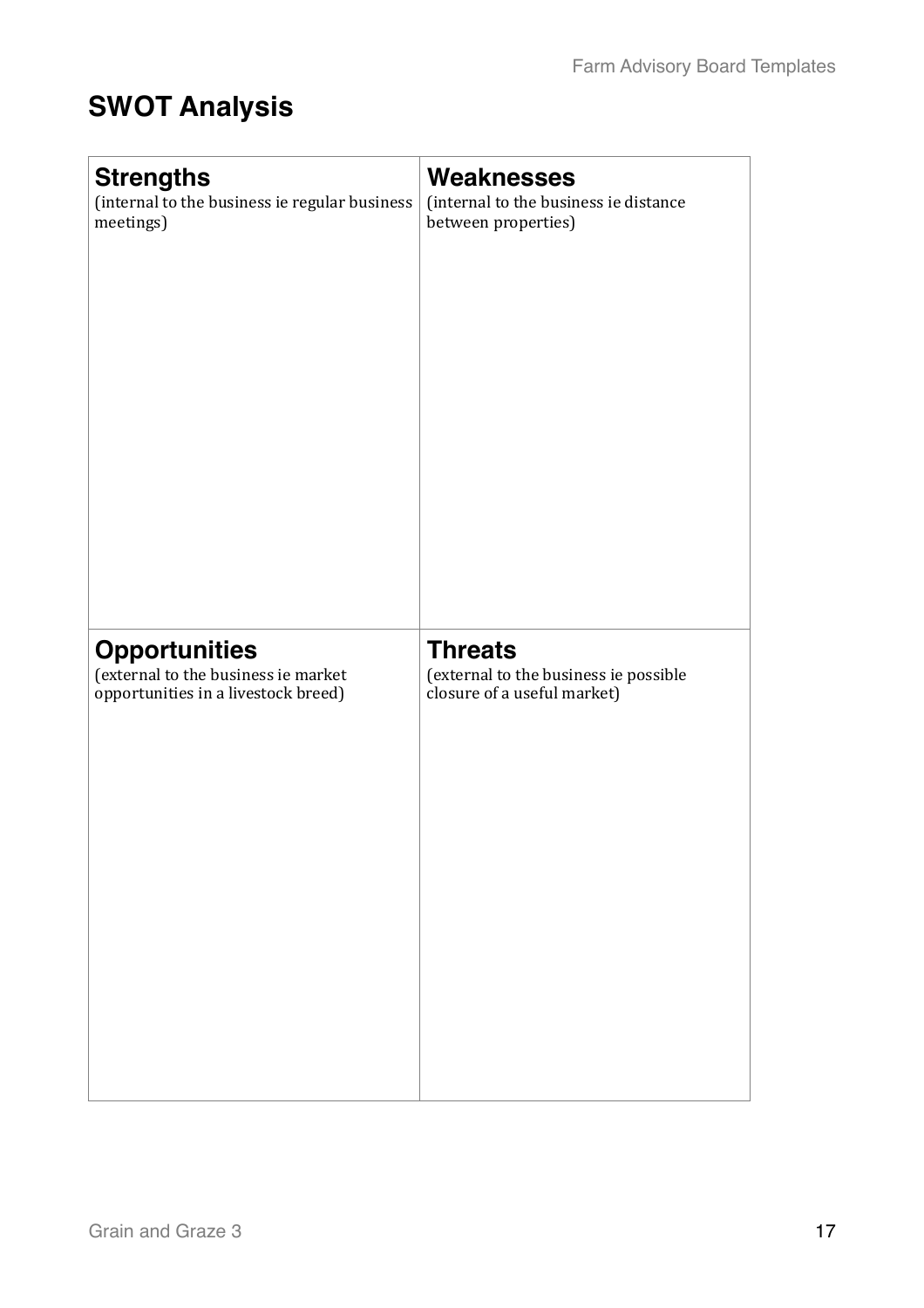# **Business meeting proposal template**

| <b>TOPIC:</b>                                         |
|-------------------------------------------------------|
| <b>PURPOSE:</b><br>le for decision/discussion/ noting |
| <b>RECOMMENDATION:</b>                                |
| <b>OVERVIEW OF FACTS:</b>                             |
| <b>RISKS/IMPACTS</b>                                  |
| <b>FINANCIAL IMPACT</b>                               |
| PREVIOUS CONSIDERATIONS                               |
| <b>LINK TO STRATEGIC PLAN</b>                         |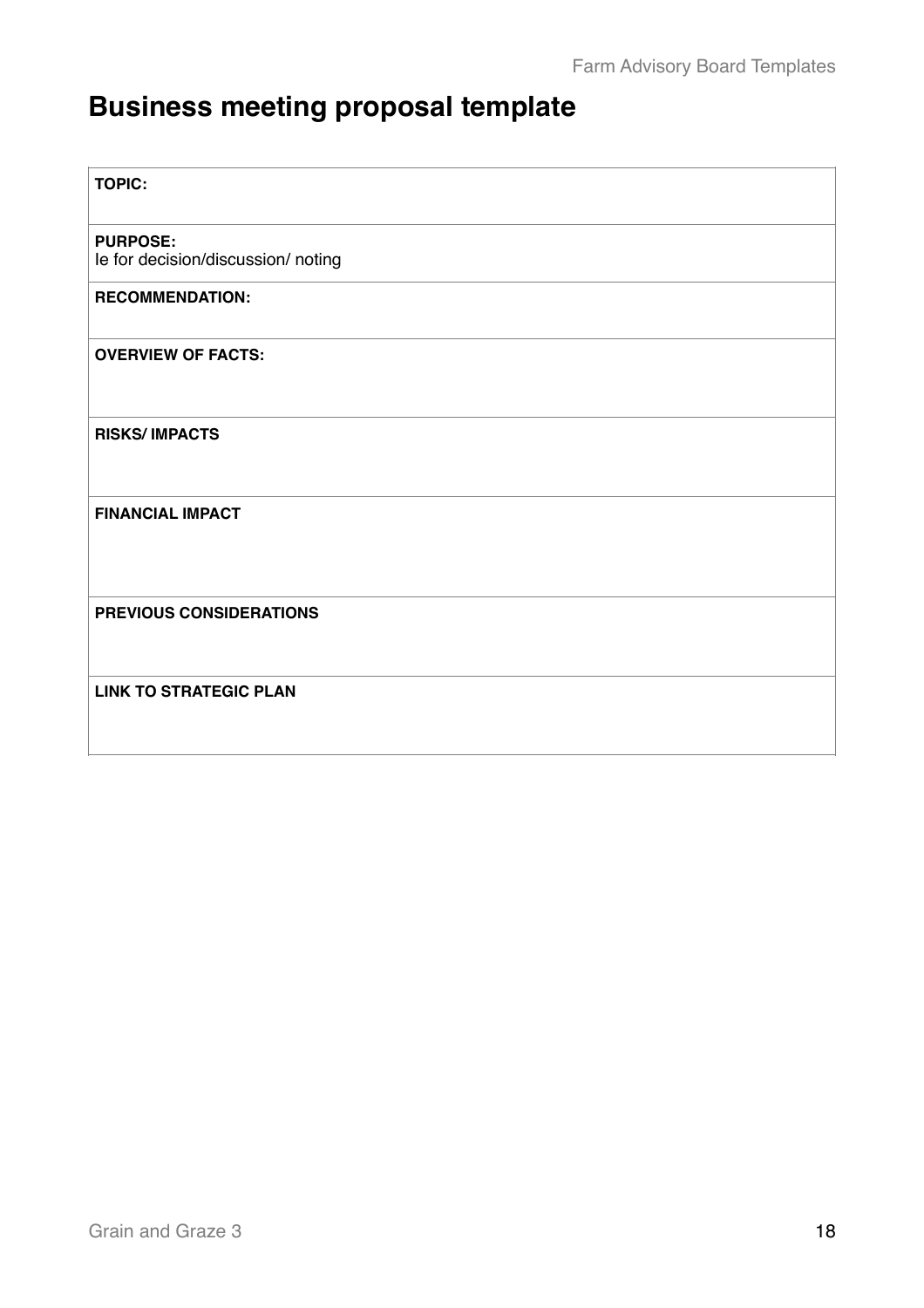### **Action plan template**

#### **Meeting date:**

| <b>ACTION</b> | <b>DETAILS</b> | <b>WHO</b> | <b>BY WHEN</b> | <b>COMPLETED /</b><br><b>REVIEW</b> |
|---------------|----------------|------------|----------------|-------------------------------------|
|               |                |            |                |                                     |
|               |                |            |                |                                     |
|               |                |            |                |                                     |
|               |                |            |                |                                     |
|               |                |            |                |                                     |
|               |                |            |                |                                     |